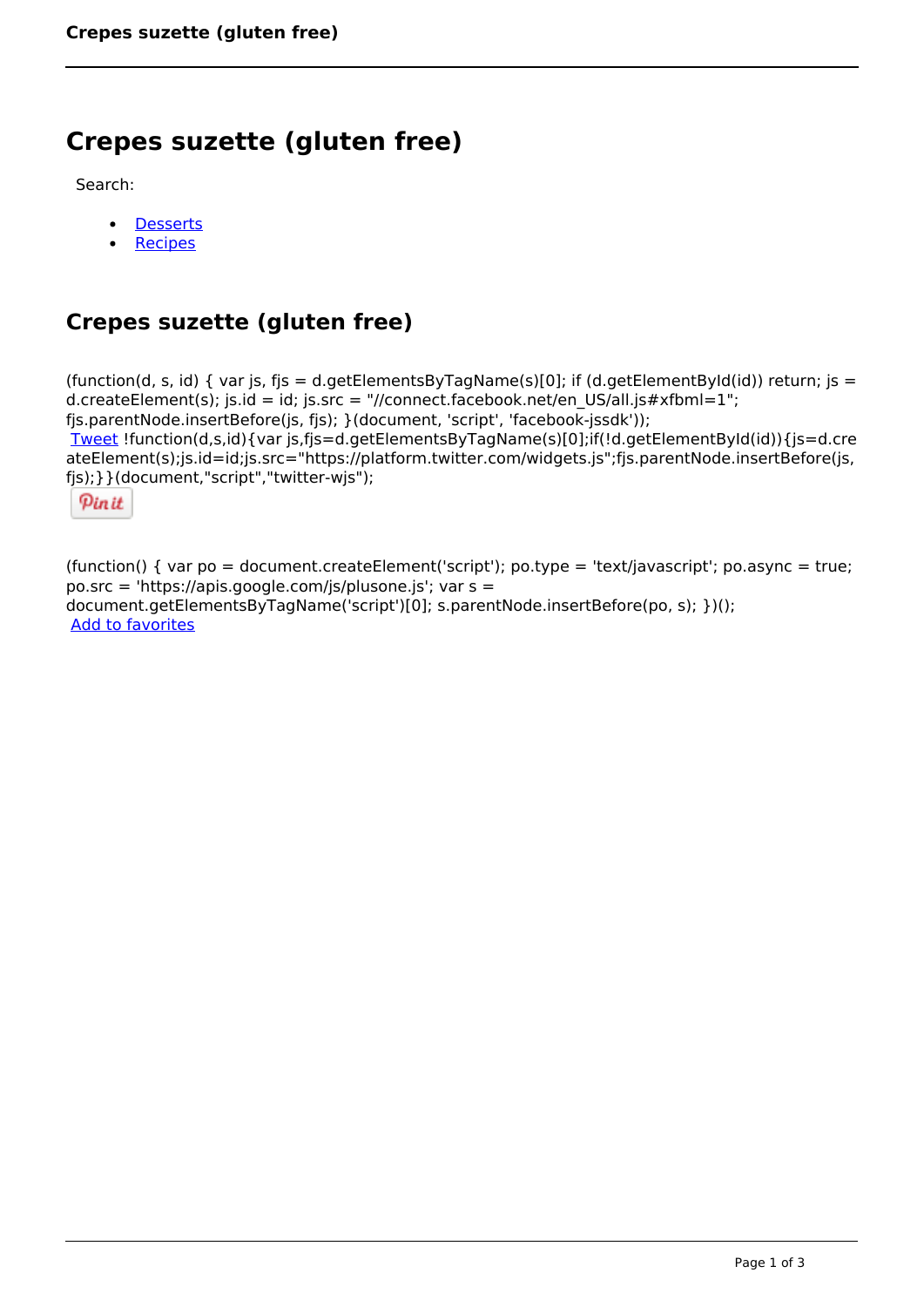

Rate this recipe

3 people are cooking this [Count me in](https://www.naturalhealthmag.com.au/flag/flag/favorites/1804?destination=printpdf%2F1804&token=89fa75036716e08f5cd8eb430e2e273f)

If you love crepes, you'll love this delicious, healthy take on crepe suzette!

## **Ingredients**

Crepes

- 4 large organic free-range eggs
- $\cdot$   $\frac{3}{4}$  cup almond milk
- $\cdot$   $\frac{1}{4}$  cup sifted coconut flour
- 1 tbs[p buckwheat flour](http://www.naturalhealthmag.com.au/nourish/rosemary-chocolate-hot-cross-buns-gluten-sugar-free)
- $\cdot$  ¼ tsp vanilla essence
- 1 tsp stevia
- Pinch of salt
- Cold-pressed coconut or extra-virgin olive oil, for frying

Orange Sauce

- 1 tbsp [coconut oil](http://www.naturalhealthmag.com.au/nourish/healthy-cooking-oils)
- 200 ml freshly squeezed orange juice (around 1 large navel orange)
- 1 tbsp orange zest